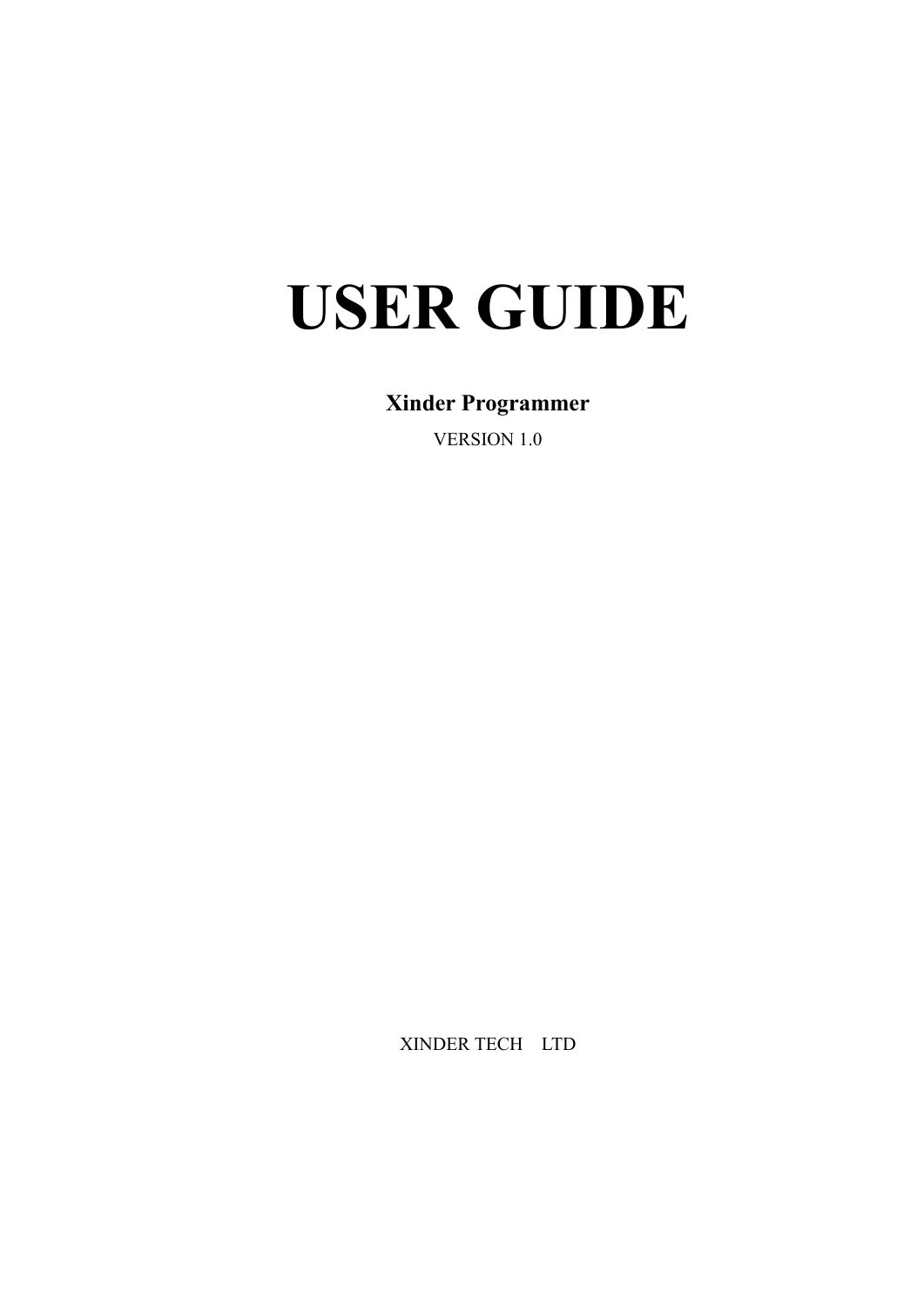# **1. Introduction**

Xinder Programmer V1.0 now can be used for Swivel Out Seat and Swivel Lift Seat. Xinder Programmer can be used to update the firmware, download/upload the path file and edit the path program.

#### **1.1 Preparation**

To start, the customer needs to prepare a Laptop/Windows Pad and the Program Wire.



Power up the seat.

Unplug the remote controller and connect the program wire to the seat.



Then Connect the program wire with the computer.

# **2. Upgrade the Firmware**

Make sure the seat connected with the computer.

Try Extract command and check if the Route information is displayed in the Analyze Window. If yes it means the connection is established otherwise please check the connection first.

| Analyze Window |               |             |                                      |
|----------------|---------------|-------------|--------------------------------------|
| Movement       | Startposition | EndPosition | Extract path program from the Device |
|                |               |             | Extract                              |

Then click Browse button to select the firmware file (.bin file), and click Download button to upgrade.<br>Please note the original firmware version should be higher than 1.3 otherwise it can not be upgraded by this way.